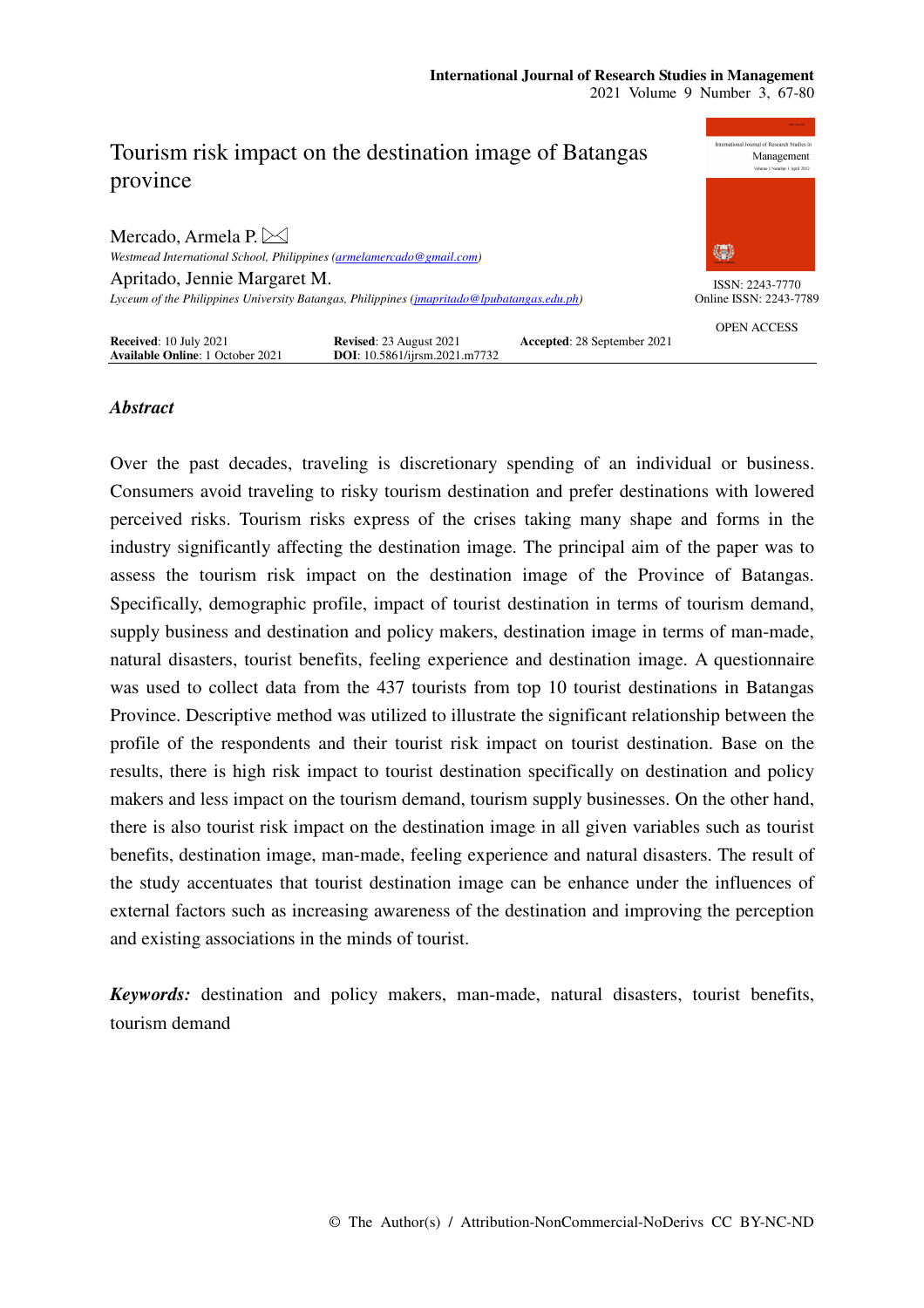# **Tourism risk impact on the destination image of Batangas province**

### **1. Introduction**

Tourism, on the whole, is the most important, dynamic, and contributing factor in all economic activity. It has been and continues to be a major driver of economic and social progress. It is also seen as a discretionary sector because the traveler or organization has complete control over their travel plans. Tourism has been on the rise, bringing in the most money for the country's economy. According to the United Nations World Tourism Organization (UNWTO), tourism generated \$1.3 billion in income in 2020, accounting for 29% of global services exports and 300 million jobs. It is primarily a major source of money and jobs for both developed and developing countries. Tourism exports total \$1.7 trillion, accounting for 7% of global commodity and service trade. Likewise, they account for seven per cent of global trade in goods and services, or \$1.7 trillion. For Least Developed Countries (LDCs), tourism is also an essential sector contributing 9.5 per cent to their GDP on average.

COVID-19, a global health epidemic, has had a significant influence on international travel. There would be a loss of 850 million to 1.1 billion foreign visitor visits, \$910 million to \$1.1 trillion in export income, and 100 to 120 million employments, according to the United Nations World Tourism Organization (UNWTO). The majority of destinations were fully disrupted in April and May 2020. The pandemic has resulted in the unparalleled increase in unemployment. In a similar manner, passenger numbers decrease in considerable levels. The dramatic reduction and need for international travel have increased globally generated weighty difficulties in important businesses, with the cruise and airline sectors being the most affected. In response to the global health problem, countries have encouraged or mandated the adoption of sanitary measures such as hand washing, physical separation, and isolation. The Philippine government has implemented policies like as targeted testing and tracing, lockdowns, public health facility upgrades, and border closures. As a result, the exogenous shocks and uncertainties brought by the pandemic have dulled the enthusiasm for traveling.

As previously mentioned, traveling is a discretionary spending, thus the pandemic deters travel and affects behavior. Yet aside from the current global issue, there are other perceived risks of travel to tourism destinations. Mostly, consumers traveling to high-risk tourism destinations should be avoided in favor of areas with reduced perceived risk hazards. Generally speaking, tourism risks express of the crises taking many shapes and forms in the industry significantly affecting the destination image. Thus, it is imperative for tourism scholars and practitioners to engage in tourism risk management. Risk management encompasses development of policies indispensable for establishing reputation and boosting the tourism brand's equity and awareness, which can attract both international and domestic tourists. Through risk management, tourism companies may include tourist reactions and utilize them constructively way to promote the destination's image. Essentially, destination image mirrors the totality of a tourist's objective views, ideas, and perceptions of a location.

Understanding the tourists' attitudes and concerns towards destinations plays an important role in sustainable tourism. In the same manner, cognizance of tourism risks in the end of management departments can assist in the supervision and effective management of tourist policy, as well as crisis response. The development of a positive impression or image of a destination, as well as the expansion of the tourist destination image, is influenced by public awareness of the location. As a result, the feelings of international tourists develop a favorable relationship between tourism risk and destination image. According to Elain and Siti (2014), travelers' behavioral intentions and future actions are influenced by the destinations themselves.

Batangas stunning land and seascape have long been enticing travelers to experience its beauty firsthand. Like Tagaytay and Zambales, Batangas which is a two-hour drive from Manila, is a typical destination for short and spontaneous getaways. The province of Batangas, which is located in the CALABARZON Region, is rich in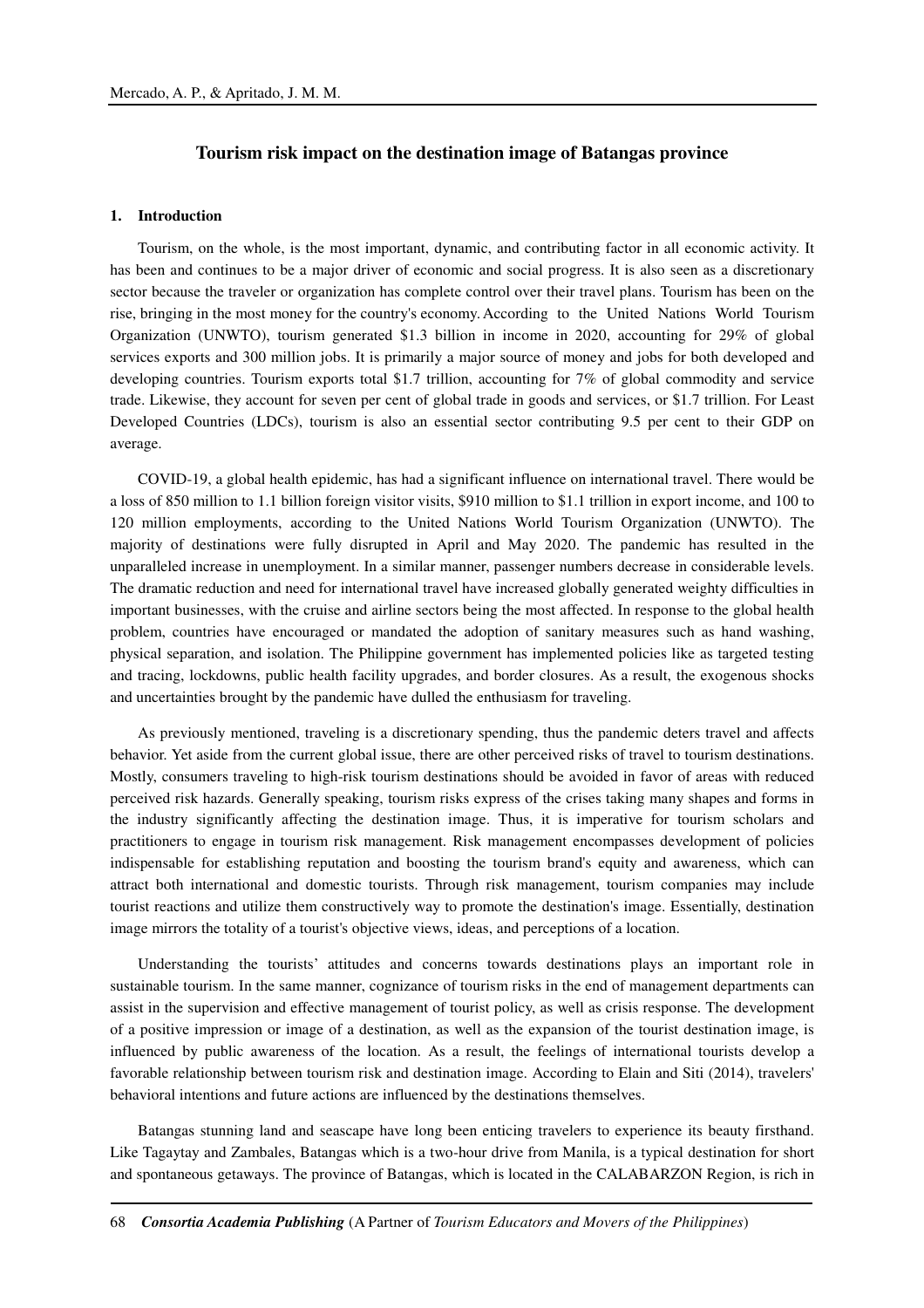Filipino culture and tourism. It gives employment and opportunity while also fostering Filipino culture and character. It is known for its beaches, food, and indigenous goods. Tourism has an impact on society, the economy, the environment, culture, and the arts (Aguda et al., 2013). It is a rapidly expanding industry that has come to the top of many countries' economic ambitions. Tourism is thought to aid developing countries in overcoming problems like unemployment and poverty (Phelan et al., 2013).

The risks evident in tourist destinations have been a growing concern of tourism organizations, employees, and tourists. Considerably, these risks can make or break the destination image. In this manner, the researcher being a Tourism Management instructor in a private school in Batangas is interested in investigating the acceptability and tourism risk impact on the destination image of the Province of Batangas. Batangas is a renowned tourist destination in the Metro Manila area. The province is a home to different beaches and is famous for excellent diving spots including Anilao in Mabini, Sombrero Island in Tingloy, and Ligpo Island in Bauan, Likewise, it more popularly known for its Anilao, Matabungkay in Lian, Punta Fuego in Nasugbu, Calatagan and Laiya in San Juan. With its alluring shores, Batangas turns out to be a principal player in the tourism of the Philippines. More importantly, Batangas is home to the Taal Volcano, which is home to Taal Heritage Town, a small picture town with ancestral buildings and architecture dating back to the nineteenth century. The information gathered will be used to provide inputs for upgrading the destination's image. Similarly, the study is regarded as significant because it contributes to the province of Batangas' positive image as a tourist destination.

### *1.1 Objective of the Study*

This research study aimed to assess the tourism risk impact on the destination image of the Province of Batangas. Specifically, to present the demographic profile of the respondents in terms of: age, sex, civil status, education, employment status, type of tourist and reason to travel; to assess the impact of risk to tourist destination in terms of: tourism demand, tourism supply business and destinations and policy makers; determine the tourist risk impact on the destination image in terms of: manmade, natural disasters, tourist benefit, feeling experience and destination image; to propose an action plan for disaster risk management of the tourist destination in Batangas Province

## **2. Methods**

*Research Design -* The main objective of this study was to determine the tourism risk impact in destination image of Batangas Province. Descriptive method was utilized to illustrate the significant relationship between the profile of the respondents and their tourist risk impact on tourist destination. It was employed for better understanding of the study and for elaboration of explanation and easy interpretation.

*Participant of the study -* The participants of the study are the tourists from the top 10 tourist destinations in Batangas Province based on the most recent data of tourist arrival that will be provided by PTCAO. The total number of participants are 437. These respondents were sampled using the availability sampling. The google forms were uploaded to email and messenger to which the researcher sought assistance from known contacts to distribute the questionnaire, hence arriving at 437 respondents all over Batangas province.

*Data Gathering Instrument -* The researcher employed an adapted questionnaire. Part I included the respondents' demographic profiles such as age, sex, civil status, education, employment status, type of tourist and reason to travel and frequency of travel; On the other side, Part II assessed the impact of risk to tourist destination in terms of: tourism demand, tourism supply business and destinations and policy makers. The instrument was drafted and lifted from the Republic Act (RA) No. 11469 or the Bayanihan to Heal as One Act, (2020). Then Part III determined the tourist risk impact on the destination image in terms of man-made, natural disasters, tourist benefit, feeling experience and destination image. This from the study of Ruan et al. (2017), entitled: Measuring Tourism Risk Impacts on Destination Image. Sustainability. The research instrument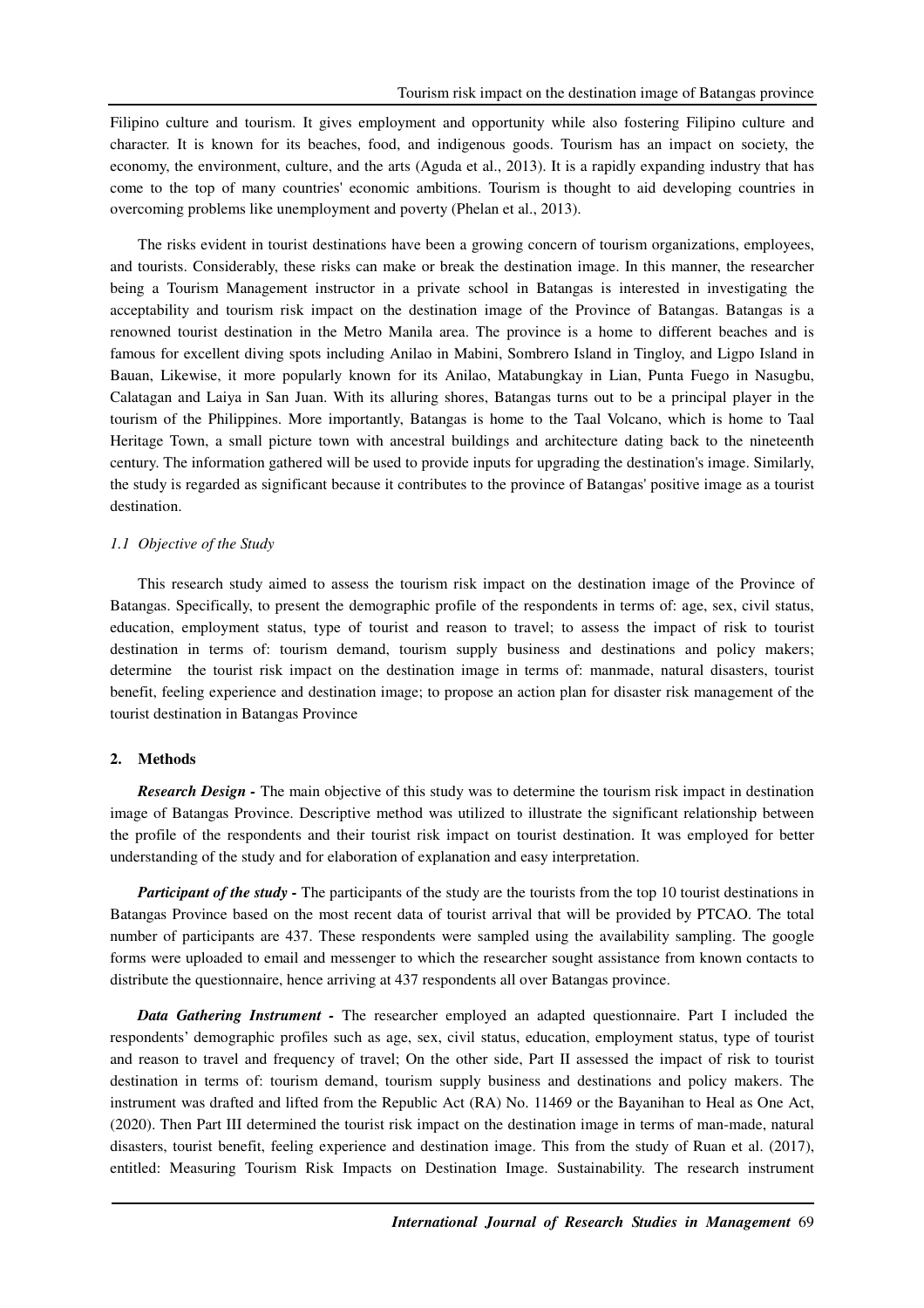underwent validation through researcher's adviser and two research experts. Pilot testing and reliability was conducted prior to the actual survey to the respondents. The pilot testing employed (number) of respondents. Based on the rule of thumb, the instrument is good and valid to use given the Cronbach alpha result for Tourism Demand (0.727), Supply Business (0.938), Destination and Policy Maker (0.902), Man- Made (0.797), Natural Disasters (0.862), Tourism Benefit (0.818), Feeling Experience (0.929) and Destination Image (0.880).

*Data Gathering Procedure -* The researcher sought the approval from the Dean of Graduate School of Lyceum of the Philippines – Batangas to conduct the study. Upon receiving the approval, the researcher reached target respondents via referral. The questionnaire was mainly distributed through Google Form and Facebook Messenger. Since questionnaire is distributed through online platforms, the researcher had difficulty retrieving it at the same time. After weeks of waiting for responses.

*Data Analysis -* After the retrieval of the data from the respondents, it was tabulated and analyzed with scales and formula. The following statistical tools were use in the study: (1) Frequency Count was used to determine the profile of the respondents in terms of age, sex, civil status, education, and employment status, type of tourist and reason to travel and frequency of travel. (2) Percentage was utilized to determine the points and range of the scores of the respondents. It also corresponds to the number or rate that is expressed as a certain number of parts of something or a whole, thus determining the total respondents that fall under certain categories. Also, it expressed the percent of the population and showed the distribution of profiles. (3) Weighted Mean was used to determine the responses of seafarers towards the tourism risks such as man-made, natural disasters, tourist benefit, feeling experience and destination image. Ranking was used to determine the position, or the status of certain situation or condition given along the constructs and variables of the study.

*Ethical Consideration -* In the conduct of the study, the researcher took into consideration the number of ethical measures. In the conduct of the survey, the personal welfare and interests of participants are protected. This is secured through the research's participants' consent for their involvement in the study. Respondents should participate on the basis of informed consent. The principle of informed consent involves researchers providing sufficient information and assurances about taking part to allow individuals to understand the implications of participation and to reach a fully informed, considered and freely given decision about whether or not to do so, without the exercise of any pressure or coercion. The information about the participants will remain anonymous and confidential. All the methods used to conduct this research were executed in compliance with the requirements of Lyceum of the Philippines University-Batangas.

### **3. Result and Discussion**

### **Table 1**

| Age                      | Frequency | Percentage $(\%)$ |
|--------------------------|-----------|-------------------|
| 21 or under              | 292       | 66.80             |
| 22-31                    | 104       | 23.80             |
| $32 - 41$                | 25        | 5.70              |
| $42 - 51$                | 12        | 2.70              |
| $52 - 61$                | 3         | .70               |
| 62 or above              |           | .20               |
| <b>Sex</b>               |           |                   |
| Male                     | 135       | 30.90             |
| Female                   | 302       | 69.10             |
| <b>Employment Status</b> |           |                   |
| Student                  | 299       | 68.40             |
| Employed                 | 94        | 21.50             |
| Unemployed               | 31        | 7.10              |
| Self-Employed            | 13        | 3.00              |

*Demographic profile of the respondents* 

70 *Consortia Academia Publishing* (A Partner of *Tourism Educators and Movers of the Philippines*)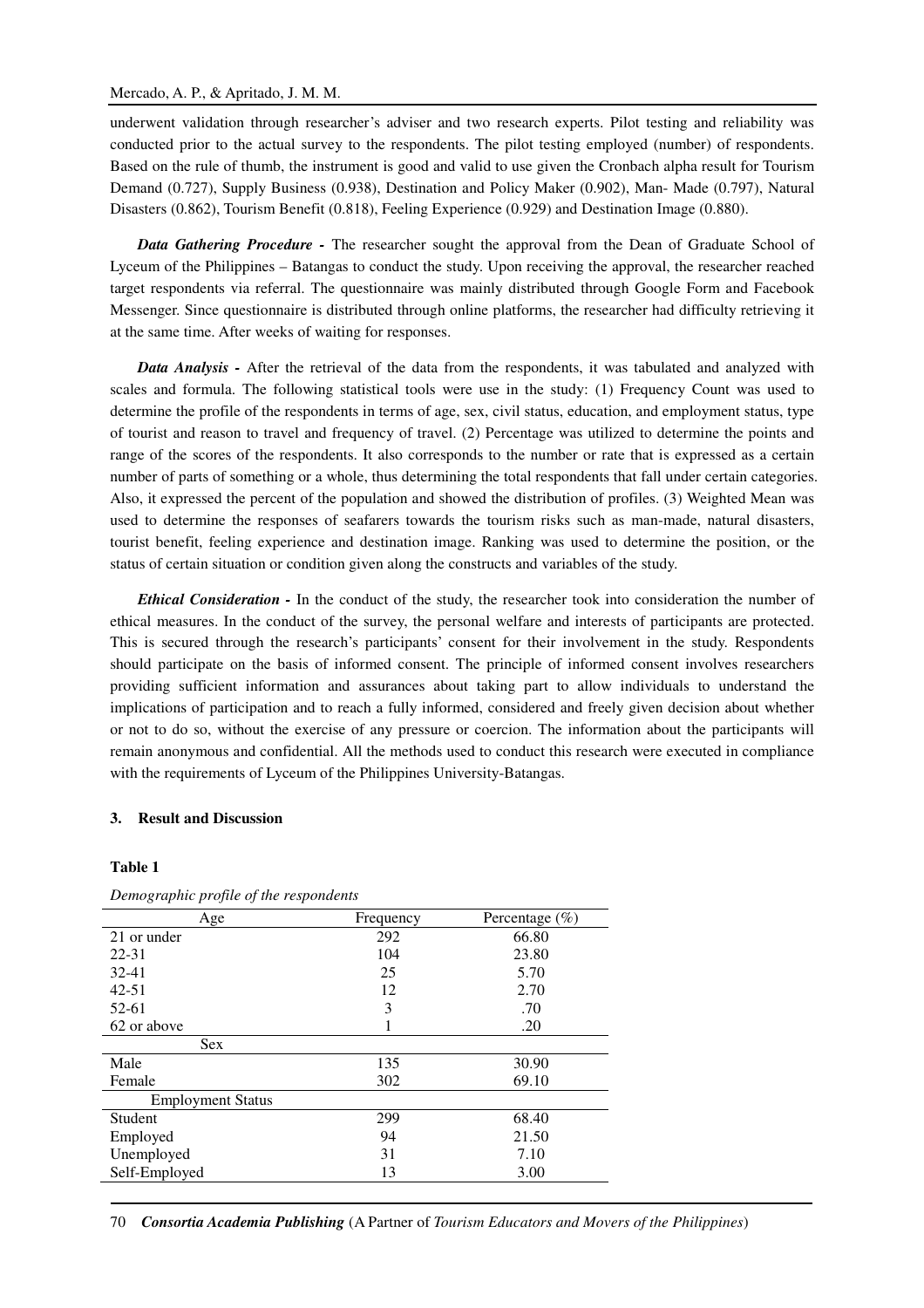| Civil Status                      |                |       |
|-----------------------------------|----------------|-------|
| Single                            | 387            | 88.60 |
| Married                           | 50             | 11.40 |
| <b>Educational Attainment</b>     |                |       |
| College Undergraduate             | 278            | 63.60 |
| College Graduate                  | 95             | 21.70 |
| Post Graduate                     | 64             | 14.60 |
| Type of Tourist                   |                |       |
| <b>Interregional Tourist</b>      | 146            | 33.40 |
| <b>Intraregional Tourist</b>      | 72             | 16.50 |
| <b>Local Tourist</b>              | 219            | 50.10 |
| Reason for Travel                 |                |       |
| <b>Business tourist</b>           | 28             | 6.40  |
| education travel                  | 68             | 15.60 |
| <b>Incentive Tourist</b>          | $\overline{c}$ | .50   |
| <b>Health and Medical Tourist</b> | 3              | .70   |
| <b>Adventure Tourist</b>          | 159            | 36.40 |
| <b>Cultural Tourist</b>           | 6              | 1.40  |
| Leisure Tourist                   | 102            | 23.30 |
| Religious tourist                 | 6              | 1.40  |
| Shopping tourist                  | 17             | 3.90  |
| Special Interest Tourist          | 41             | 9.40  |
| Sports and recreation tourist     | 5              | 1.10  |
| Frequency of Travel               |                |       |
| Always                            | 35             | 8.00  |
| Generally                         | 24             | 5.50  |
| Often                             | 90             | 20.60 |
| Occasionally                      | 187            | 42.80 |
| Seldom                            | 92             | 21.10 |
| Never                             | 9              | 2.10  |

**Table 1 …**continued

Among the 437 respondents, majority of the respondents are ages 21 years old and below, female, student, single undergraduate college, local tourist and traveling for adventure occasionally. The results show that females have made travels more than males. Likewise, findings convey that travelling appears to be a growing desire for females. Also, results point out that students are more engaged in travelling than any other status group. It aligns with the results revealed about the most dominant age for travelling. Findings can be attributed to the impression that students find travelling as a means of exposure to activities and experiences they are curious about. They use travel as an avenue of developing themselves and their future careers. As reported by Sheenan et al. (2017), the absence of responsibility for many millennials including students pushes and provides them the opportunity to travel more flexibly, save to travel and also utilize their parents' resources.

The results convey those singles have more time to engage in activities such as travelling. It can also be assumed that they can spend on leisure compared to married. This is for the reason that married couples occupy social and family obligations that stop them to undertake holiday vacation or participate in sports activities. In contrast, Vernon (2010) expressed those married women have more time to involve in leisure than single mothers. Moreover, Data implies that college undergraduates travel more than the other two groups. It can be attributed to the notion that they seek for meaningful and enjoyable experiences that are possible through travels. Results confirm that majority of the respondents seek tourism destinations within their local. It implies that they frequent areas that they may be familiar with. It is also worth noting that respondents choose exotic locations as revealed by the frequency obtained by interregional tourists. It can be presumed that tourists have travel preferences to which they usually engage in. These are somehow consistent with Hassan and Mondal (2013) who underscored that tourist scout for certain attributes prior to their visit of a particular attraction. They generally apportion great value to the issue of safety, security, and accessibility. It can also be inferred those reasons for travel are based on internal force that arouses and pushes an individual from choosing a particular destination with the main goal of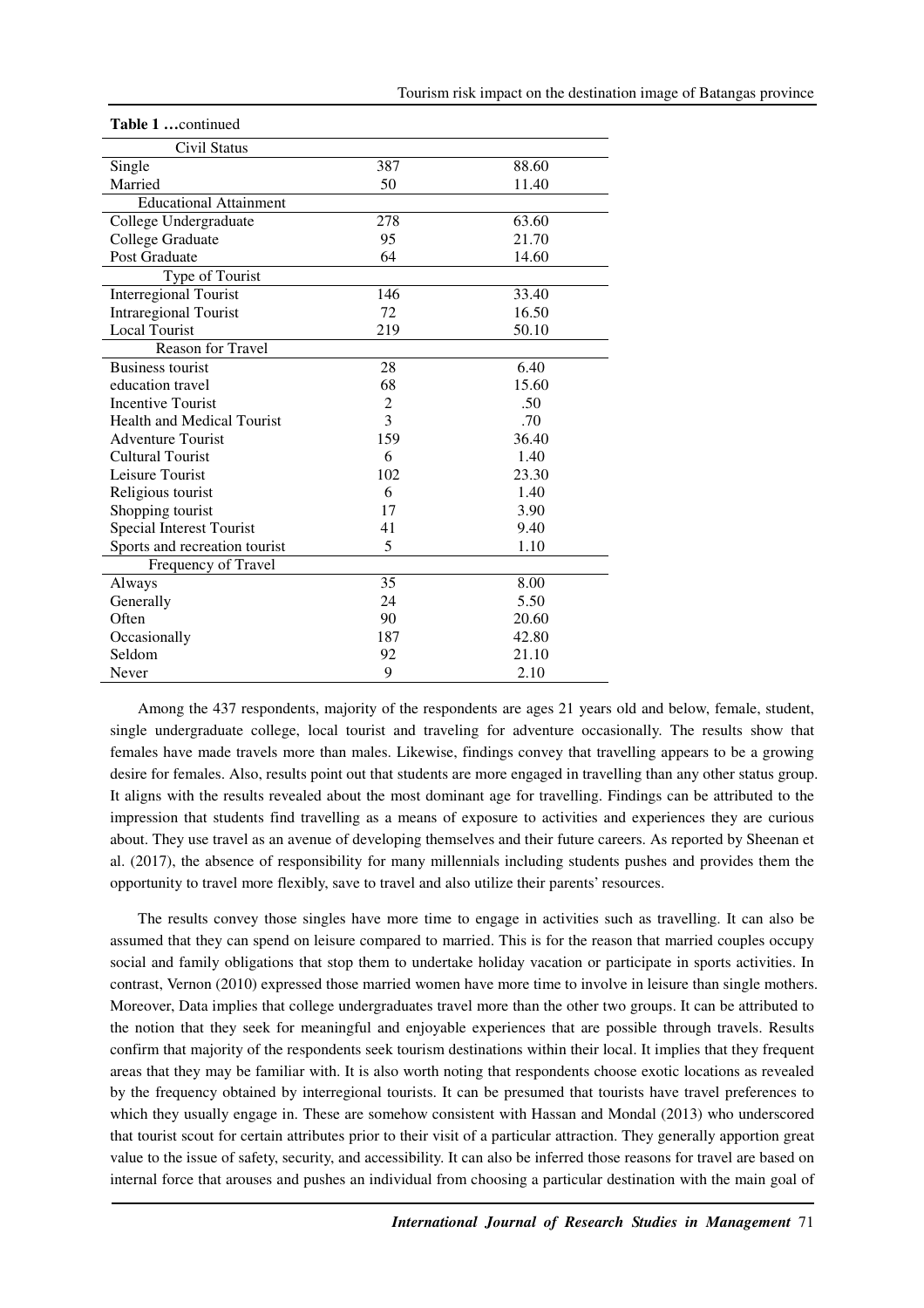getting the desired benefits and satisfaction. As revealed, respondents take part in travel because they principally look for an adventure and novelty. These assumptions confirm with Dayour and Adongo, (2015) who accentuated that novelty seeking serves as one among the key determinants tourists who are naturally risk takers travel to new destinations.

Results resonate those respondents have taken travelling as an essential part of unwinding once in a while. However, it is also observed that a little percentage of respondents choose not to travel. This can be rooted to the idea of practicality and safety given the spread of diseases. As Ritchie et al. (2010) postulated people occasionally break free from the daily routine of life through travelling to liberate themselves from tension and anxiety. In a nutshell, aside from the fact that Batangas is two- or three-hour travel from Manila, many are drawn to visit it because of its many features and amazing attractions found within.

# **Table 2.1**

*Impact of risk to tourist destination in terms of tourism demand* 

|                                                                                       | WM   |          |  |
|---------------------------------------------------------------------------------------|------|----------|--|
| 1. I have traumatic experience due to man-made or natural disasters.                  | 2.41 | Disagree |  |
| 2. I canceled my trips due to health risk issues; travel restrictions and travel ban. | 3.13 | Agree    |  |
| 3. I feel not worthy in buying tourism product and services at this time of pandemic  | 2.68 | Agree    |  |
| 4. My planned travel was affected by trip disruptions.                                | 3.05 | Agree    |  |
| 5. I loss of travel loyalty and benefits.                                             | 2.46 | Disagree |  |
| Composite Mean                                                                        | 2.75 | Agree    |  |
| $\sim$ $\sim$ $\sim$ $\sim$<br>$\sim$<br>$\sim$                                       |      |          |  |

*Legend*: 3.50 – 4.00 = Strongly Agree; 2.50 – 3.49 = Agree; 1.50 – 2.49 = Disagree; 1.00 – 1.49 = Strongly Disagree

Table 2.1 displays the impact of risk to tourist destination in terms of tourism demand. The composite mean of 2.75 indicates that there was an impact to tourism demand. The item "I canceled my trips due to health risk issues, travel restrictions and travel bans implementations" obtained the highest mean score of 3.13 and assessed as to a great extent. It was followed by my planned travel was affected by trip disruptions and feel not worthy in buying tourism product and services at this time of pandemic with 2.68 and 3.05, respectively. These reveal significant changes in respondents' travel patterns, such as their avoidance of traveling to regions where they perceive hazards. It's hardly surprising, considering the travel restrictions imposed by pandemics. In a similar spirit, travel restrictions and other rules have made it difficult for the ordinary populace to travel. In relation to the findings, Yang et al (2021) explained that because of COVID-19, people will reduce their travel. In case of tourism destinations in Batangas province, they established boundaries and restrictions in order to avoid future conflicts and secure the safety of travelers. Nonetheless, the respondents disagreed on loss of travel loyalty and benefits and have traumatic experience due to man-made or natural disasters that received the lowest mean value of 2.46 and 2.41 respectively. The results articulate that service providers in tourism sectors have positively maintained the loyalty and benefits that are of motivating factors to tourists. Even though tourism is infused with risks, the respondents feel that they receive pleasurable travel experiences. In connection with the findings and as highlighted by Manalo et al., (2015), tourists visiting their local places can adapt and learn valuable things from languages, cultures, to new cuisines helping as well in the nurturing of socio-cultural change.

# **Table 2.2**

*Impact of risk to tourist destination in terms of tourism supply businesses* 

| I have experienced to                                                                                                      | WМ   |       | R |
|----------------------------------------------------------------------------------------------------------------------------|------|-------|---|
| 1. I underwent health and safety care procedures as I travelled.                                                           | 3.31 | Agree |   |
| 2. I received communication regarding travel protocols and updates / health risk protocols                                 | 3.35 |       |   |
| / booking or rebooking process / cancellation or refund process etc.                                                       |      | Agree |   |
| 3. I was informed about some or modifications on my travel activities or itineraries.                                      |      | Agree |   |
| 4. I was informed about the cancelation of my bookings.                                                                    | 3.22 | Agree | 4 |
| 5. I was notified about my refund and payments prior my travel.                                                            |      | Agree |   |
| Composite Mean                                                                                                             | 3.26 | Agree |   |
| Legend: $3.50 - 4.00 =$ Strongly Agree; $2.50 - 3.49 =$ Agree; $1.50 - 2.49 =$ Disagree; $1.00 - 1.49 =$ Strongly Disagree |      |       |   |

72 *Consortia Academia Publishing* (A Partner of *Tourism Educators and Movers of the Philippines*)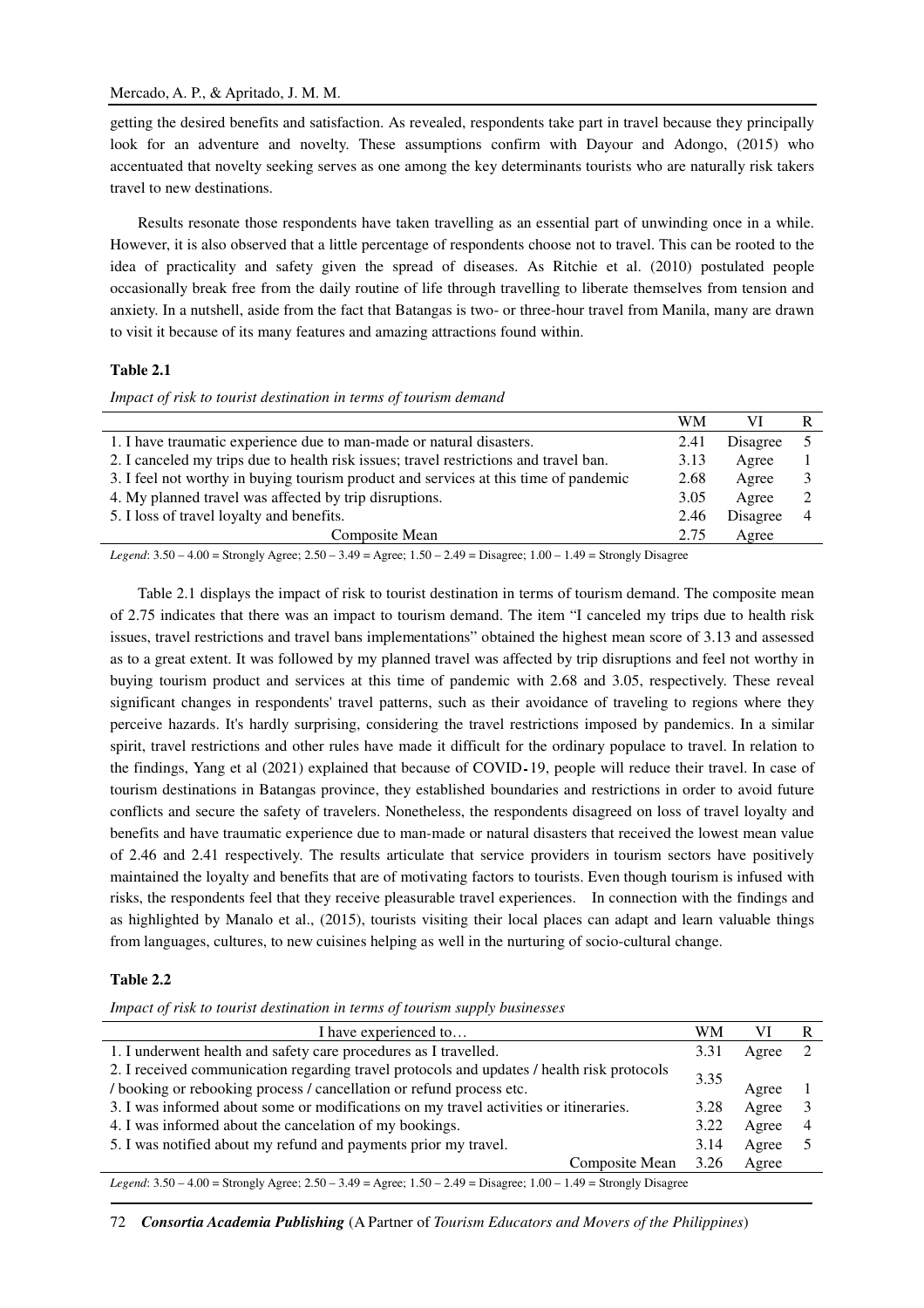Table 2.2 exhibits the impact of risk to tourist destination in terms of tourism supply businesses with a composite mean of 3.26 that denotes effects of tourism supply businesses. As revealed, the respondents confirmed that they receive communication regarding travel protocols and updates / health risk protocols / booking or rebooking process / cancellation or refund process etc. with the highest weighted mean of 3.35; also they underwent health and safety care procedures as they travelled obtaining a mean of 3.31, and they were informed about some or modifications on travel activities or itineraries with 3.28.

Results establish that the respondents thought travel and tourism businesses have utilized resources necessary in enlightening concerns upon visiting destinations. Likewise, it confirms the tourism sector's aim of removing doubt through promotion of maximum hygiene measures being implemented. It has taken the responsibility for a possibility of change of date or location that might have encouraged travelers and ensure mobility. Furthermore, the strict quarantine measures are employed across Batangas province as a response to the COVID-19 pandemic. For Batangas attractions mostly offering sun, sea and sand, they regard the call for responsibility and for prioritizing safety and security of travelers by putting up management strategies. The findings support Ugur and Akbiyik's (2020) assertion that actors in the tourist sector must take critical efforts to resurrect the industry, including conducting correct risk analyses and implementing adequate crisis management policies, in order to survive.

Further, the respondents showed agreement on being informed about the cancelation of their bookings (3.22) and being notified about refund and payments prior their travel (3.14). Though assessed as agree, they are placed at the fourth and fifth rankings, respectively. The findings specify that travelers are provided refund policies for cancelled travel expenses. Evidently, tourism industry has taken into account the possibility of cancelled trips and refunds. It is inevitable that change in the plan especially during the pandemic may transpire immediately. In some cases, these changes include delayed flight schedule and rebooking, rescheduling of the travel and cancellation of reservation. Although that they create disappointment on both parties between the organizers, tourist service providers, and the tourists, giving more importance in tourists' safety generate confidence and trust and more visitors to come in the future. In light of the findings, Maniga (2020) stressed the need for strong creative, innovation and resilience skills as to put in place innovative solutions to rebuild a sustainable tourism industry.

#### **Table 2.3**

*Impact of risk to tourist destination in terms of destinations and policy makers* 

| Tourist businesses                                                                                                                                                                                                           | WM   | VI                    |     |
|------------------------------------------------------------------------------------------------------------------------------------------------------------------------------------------------------------------------------|------|-----------------------|-----|
| 1. I observed the implementation of health and safety protocol for tourists                                                                                                                                                  | 3.57 | <b>Strongly Agree</b> |     |
| 2. I fully understand that tourism businesses will manage repatriation of tourists when it is<br>needed.                                                                                                                     |      | Agree                 | 3.5 |
| 3. I clearly understand the policy and guidelines implemented by the tourism businesses.                                                                                                                                     |      | <b>Strongly Agree</b> |     |
| 4. The standard policy and guidelines on crisis information was disseminated to us during<br>our tour / travel.                                                                                                              | 3.46 | Agree                 |     |
| 5. During my travel I observed that tourism businesses follow the national and local<br>ordinance.                                                                                                                           | 3.49 | Agree                 | 3.5 |
| Composite Mean<br>$\mathbf{r}$<br>$\sqrt{2}$ $\approx$ $\sqrt{2}$<br>$\overline{100}$ $\overline{0}$ $\overline{11}$<br>$\sim$ $\sim$ $\sim$<br>$\sim$ 10 $\sim$ 1<br>$\sim$ $\sim$ $\sim$<br>$1.00 \t1.00 \t0.1 \t\h\n1.01$ | 3.51 | Strongly Agree        |     |

*Legend*: 3.50 – 4.00 = Strongly Agree; 2.50 – 3.49 = Agree; 1.50 – 2.49 = Disagree; 1.00 – 1.49 = Strongly Disagree

Table 2.3 reveals the impact of risk to tourist destination in terms of destinations and policy makers with the composite mean of 3.51 as verbally interpreted strongly agree, which relates of an impact on the destinations and policy makers. The indicators such as observed the implementation of health and safety protocol for tourists (3.57), understood the policy and guidelines implemented by the tourism businesses (3.55), and understood that tourism businesses will manage repatriation of tourists when it is needed, also observed that tourism businesses follow the national and local ordinance (3.49) top the list, being ranked first to third, respectively. The first two items with highest weighted mean received a verbal interpretation of strongly agree while the third items that land in the same spot are assessed as agree. The findings convey the impressions of safety and health protocols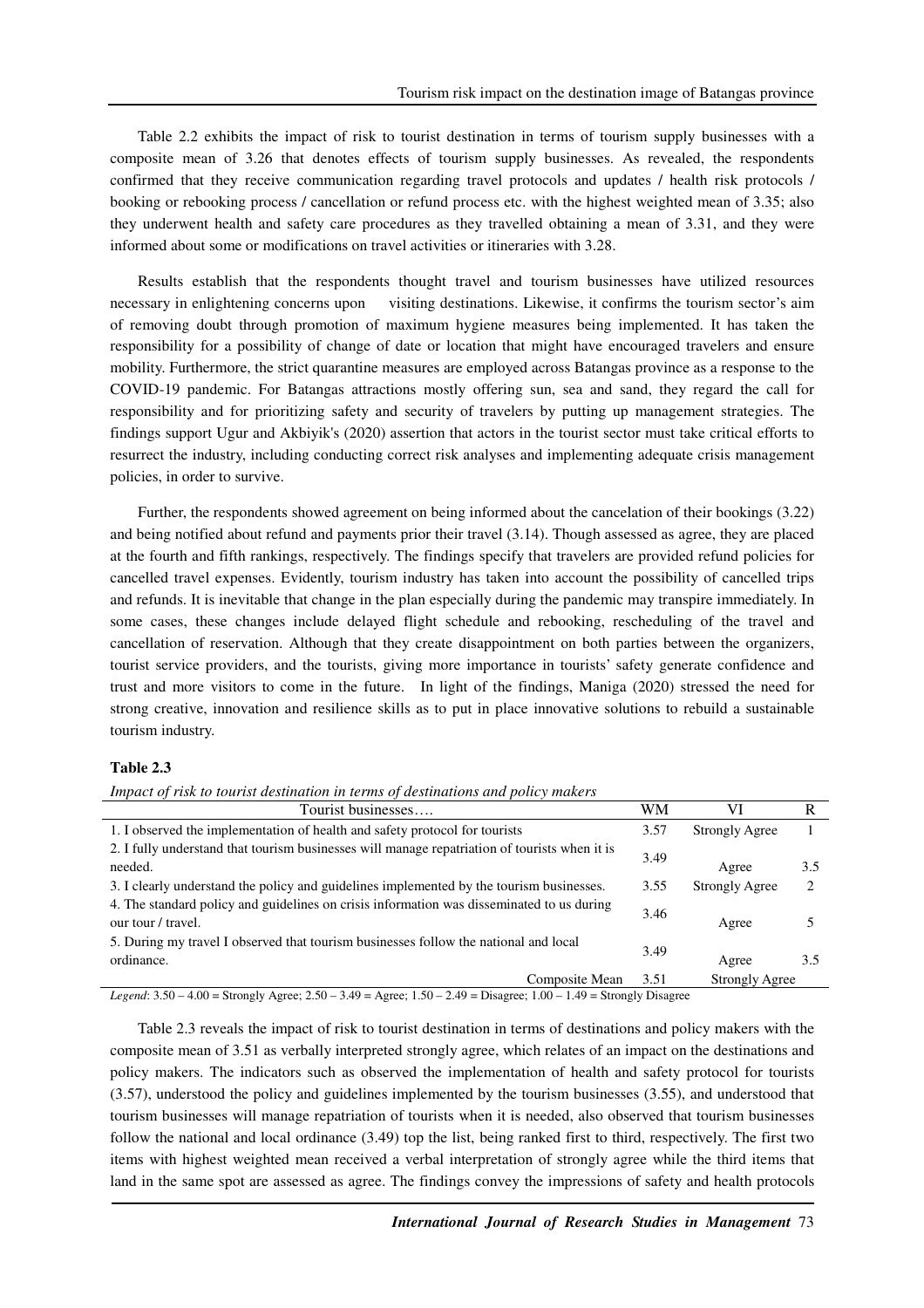disseminated among prospective travelers, thereby playing an important role in the creation of a destination image.

Like the understanding of the travelers of the policies, the tourism sector perceives that its success depends on the implementation and observance of those mentioned indicators. The results confirm the ideas presented by Mair et al. (2016) who emphasized that an effective crisis and a post crisis plan should be put in place both on a regional or national level. The Taal eruption in Batangas and pandemic in January has emptied hotels, campsites, beach resorts, nature and religious attractions in CALABARZON. On the other hand, the respondents' least agreed on the standard policy and guidelines on crisis information being disseminated during tour with 3.46 as the lowest weighted mean. It suggests that tourism businesses might have communicated the crisis information prior to their travel. In the similar manner, it confirms that tourism businesses reiterate the dissemination of guidelines during tour. As reported by Lo et al. (2011), tourism businesses shall develop tourists' risk management strategies including both information related strategies and travel-specific strategies.

#### **Table 3.1**

*Tourist risk impact on the destination image in terms of man made* 

|    |                                                                           | WМ   |                       |  |
|----|---------------------------------------------------------------------------|------|-----------------------|--|
|    | 1. Travel destination alerts affect the choice of my travel destination.  | 3.27 | Agree                 |  |
| 2. | Certain disease control measures in the airport affects my travel choice. | 3.22 | Agree                 |  |
|    | 3. War in travel locations stop me from going there.                      | 3.21 | Agree                 |  |
|    | 4. Drug-related areas hinder me from choosing the destination.            | 3.18 | Agree                 |  |
|    | 5. Peaceful and safe areas influence my choice for travel destination.    | 3.56 | <b>Strongly Agree</b> |  |
|    | Composite Mean                                                            | 3.29 | Agree                 |  |

*Legend*: 3.50 – 4.00 = Strongly Agree; 2.50 – 3.49 = Agree; 1.50 – 2.49 = Disagree; 1.00 – 1.49 = Strongly Disagree

 Table 3.1 presents the tourist risk impact on the destination image in terms man-made with the composite mean of 3.29, which specifies that there is risk impact on the destination image. Based on the results, the respondents showed strong agreement on the idea that peaceful and safe areas influenced their choice for travel destination (3.56); they agreed that travel destination alerts affect the choice of their travel destination (3.27), and certain disease control measures in the airport affects their travel choice (3.22).

In view of the findings, they insinuate that respondents highly value their need of safety and security as main factors in choosing a travel destination. The Province of Batangas, a part of the CALABARZON Region, is rich in Filipino traditions and tourist destinations. As the province is known for its beaches, food and native products, it has turned to be one of the most popular tourist destinations near Metro Manila. However, in time of pandemic, it has been prompted especially the Beach Tourism the construction of public infrastructure and facilities to cope to ensure visitors' safety including parking, mechanical cleaning, and lifeguarding. As Chiu and Lin (2011) cited, when tourists feel unsecured, they will hesitate to visit the place. Furthermore, results disclose the paramount importance of the tourists' perception of risk in their decision-making process. Thus, possibility of an exposure to undesirable events and emotions might affect travel decision.

 Furthermore, the respondents agreed that war in travel locations stopped them from going (3.21), and drug-related areas hindered them from choosing the destination (3.18). Both indicators were placed in the fourth and fifth ranks, respectively. In view of these results, they articulate that destination choice is connected to positive emotion attached to safety and security. Respondents might carry bad impressions to tourism destinations where there are reports by media or tourism alert by government about local tourism crimes. In terms of crime, George (2010) stated that the most common fears among travelers to South Africa were assault and theft. All tourist sites, including those in Batangas province, place a premium on personal safety and security. It is typical for both local and international tourists to be concerned about safety and security. Several people have anxiety of the possible harm or injury they might have during their visit. The thought of tourist's becoming a possible victim to any crime, accidents or terrorism is horrendous. The image of the tourist destination may become disagreeable and unfavorable if the perception of the tourists about that place is dangerous.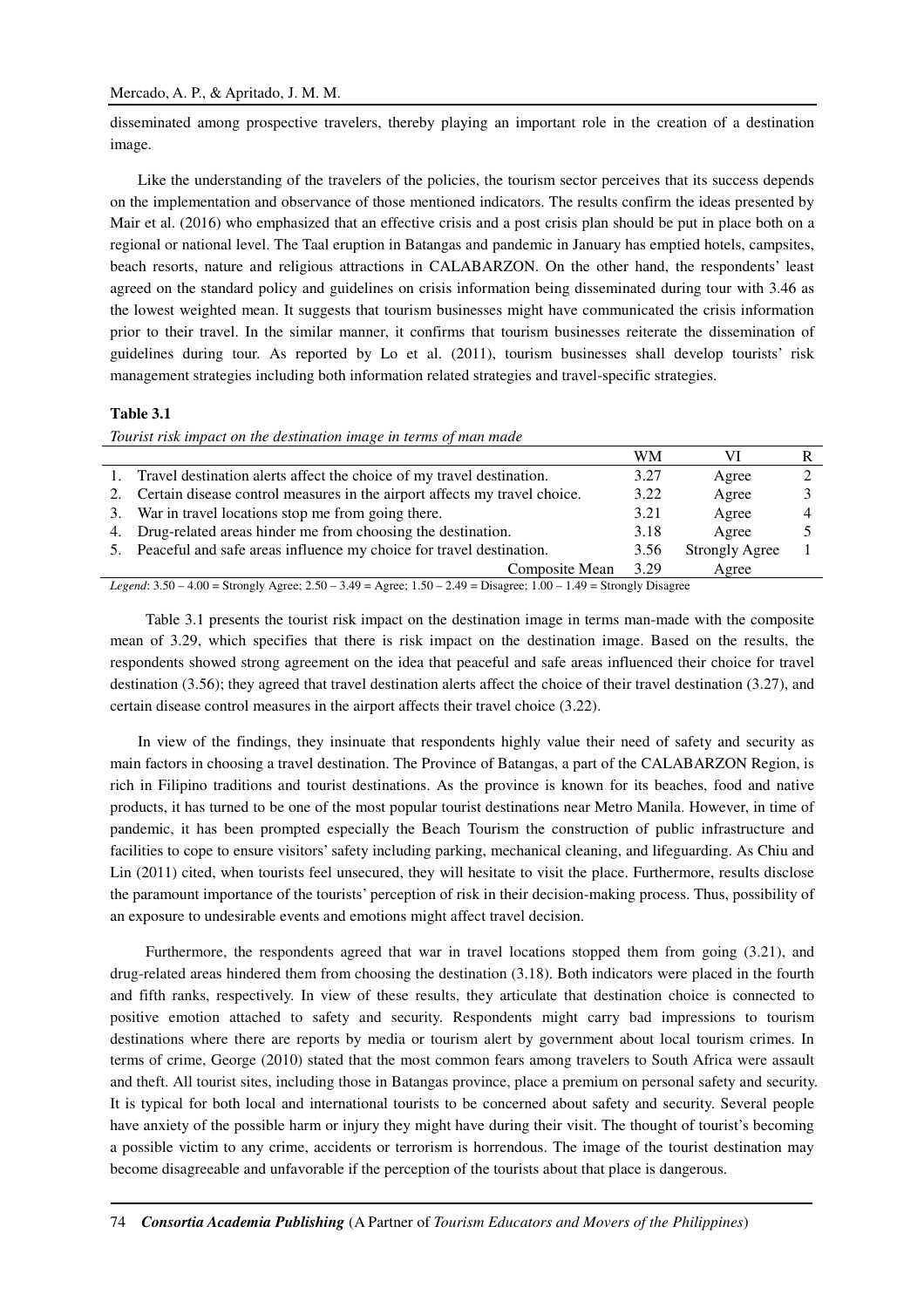### **Table 3.2**

*Tourist risk impact on the destination image in terms of natural disasters* 

|    |                                                                                                                            | WM   |       |     |  |
|----|----------------------------------------------------------------------------------------------------------------------------|------|-------|-----|--|
|    | 1. Damage from natural disasters affects my travel desire.                                                                 | 3.17 | Agree | 3.5 |  |
|    | The risk of natural disaster has a negative effect on my choice for location.                                              | 3.17 | Agree | 3.5 |  |
| 3. | The potential diseases caused by a natural disaster affect my travel desire.                                               | 3.24 | Agree | 1.5 |  |
|    | 4. The social instability caused by a natural disaster affects my travel desire.                                           | 3.24 | Agree | 1.5 |  |
|    | Composite Mean                                                                                                             | 3.21 | Agree |     |  |
|    | Legend: $3.50 - 4.00 =$ Strongly Agree; $2.50 - 3.49 =$ Agree; $1.50 - 2.49 =$ Disagree; $1.00 - 1.49 =$ Strongly Disagree |      |       |     |  |

Table 3.2 displays the tourist risk impact on the destination image in terms of natural disasters with the composite mean of 3.21 suggesting that there is an impact on the destination image present with natural disasters. The top indicators as agreed by the respondents were potential diseases caused by a natural disaster, and social instability affects their travel desire (3.24).

It can be presumed that occurrence of natural disaster may deter tourists' travel intentions. It shows that the high risk of disaster in the destination discourages respondents from visiting it. It is also perceived that geographical location as well as political and economic status of the city, its level of urbanity or rurality may or may not affect the impressions of the visitors towards the attractions. Though the attractions may be feasible but when the location's environment doesn't conform to its feasibility, it will not win visitors. In agreement, Ritchie et al. (2010) cited that disastrous event together with the adverse effects would economically threaten, weaken or destroy the competitiveness of tourist destinations.

In addition, as revealed by the results, damage from natural disasters affects their travel desire, and the risk of natural disaster has a negative effect on my choice for location (3.17) are both agreed by the respondents. Results can be inferred that threat of a natural disaster create impact on people travel decision, though natural disasters are considered unpredictable. However, in the case of Volcano Tourism in Batangas province, tourists are drawn to visit it as they are after knowledge-volcano and novelty seeking. Likewise, most tourists nowadays highly valued physicality of the nature-based attraction especially if it induces knowledge. They aspire such to have a good viewing in order to capture the nature-made scenery for them. Cabral (2016) also noted that San Juan, Batangas, is one of the greatest spots to visit in the province because it caters to beach lovers with its world-class white sand beaches. Aside from the natural features, it has been regarded as a secure location because the town's officials are aware about natural and human-caused calamities such as floods, fires, typhoons, and landslides.

# **Table 3.3**

*Tourist risk impact on the destination image in terms of tourist benefit*  WM VI R 1. Tourist is worth studying influences my decision for the choice of tourist destination. 3.38 Agree 2 2. Unrestricted airspace affects my desire for travel. 3.17 Agree 4 3. Analyzing tourist benefit is significant to tourism development. 3.42 Agree 1 4. Promoting a travel boom correlates with tourist benefit. 3.36 Agree 3 Composite Mean 3.33 Agree

*Legend*: 3.50 – 4.00 = Strongly Agree; 2.50 – 3.49 = Agree; 1.50 – 2.49 = Disagree; 1.00 – 1.49 = Strongly Disagree

Table 3.3 exhibits the tourist risk impact on the destination image in terms of tourist benefit receiving a composite mean of 3.33 as agreed by the respondents. This relates that there is an impact on the destination image as regards to benefits obtained. Results show that respondents analyzed tourist benefit as significant to tourism development (3.42), followed by tourist benefit from the tourism industry worth studying influences decision for the choice of tourist destination (3.38); likewise, they agreed that promoting a travel boom correlates with tourist benefit (3.36). Results suggest that the tourism benefits encourage respondents to increase the positive feelings about the destination image, thereby impact their decision for travel. In same manner, the negative effect on tourist benefit perception influences the destination image. Thus, as posited by George and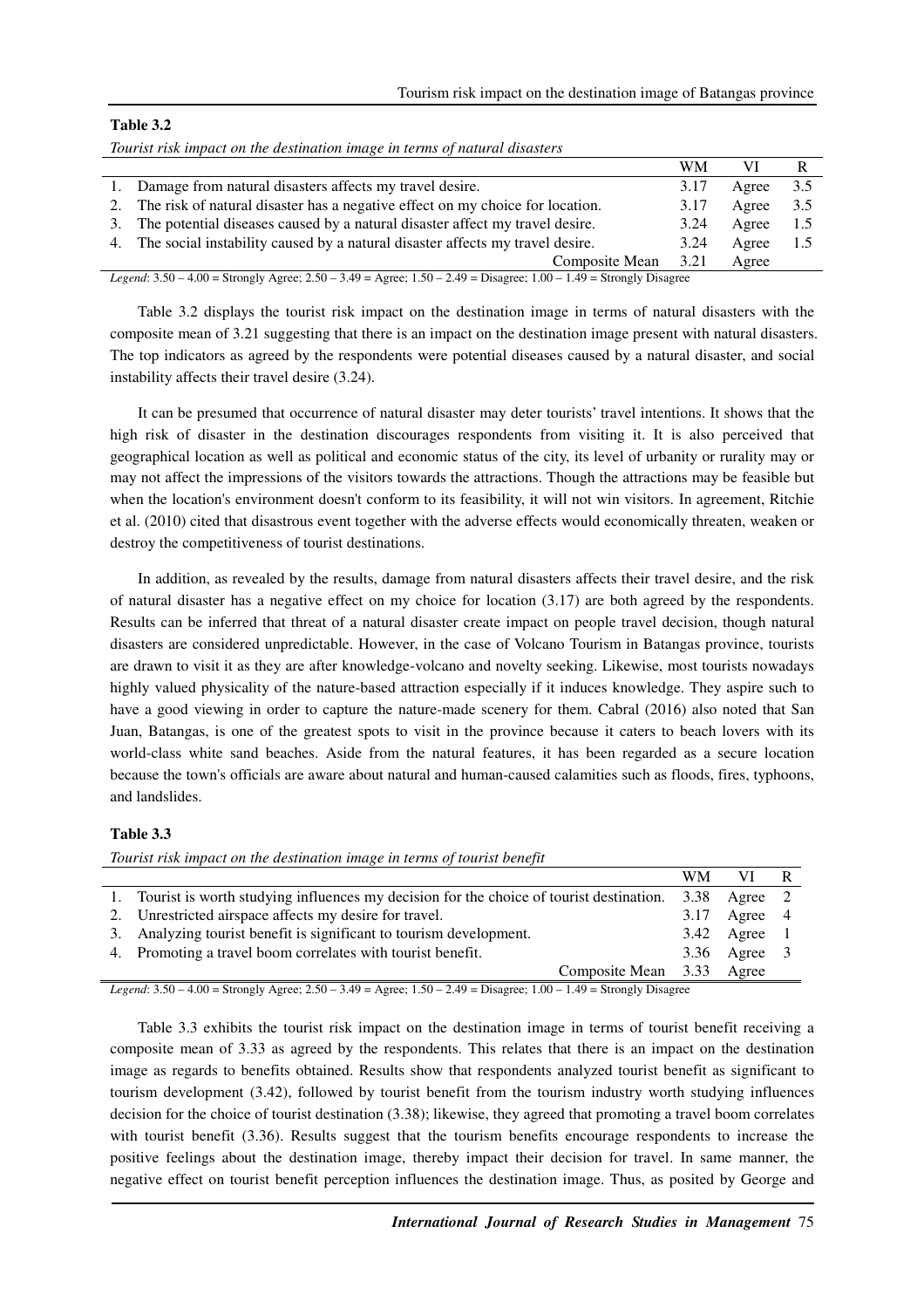Swart (2012), it is imperative to conform to external attributes as to promoting destination's reputation.

Yet, the unrestricted airspace affecting their desire for travel acquired the least weighted mean of 3.17 and assessed as agree. Results affirm that respondents are after comfort when traveling from mode of transportation to the destination. In relation to the findings, Almeyda-Ibanez and George, (2017) emphasized that destination shall represent the promise of a memorable travel experience. It is also worth noting that in the study of Valdez (2019), Batangas attractions are easily discovered and located given the visible road signage.

# **Table 3.4**

*Tourist risk impact on the destination image in terms of feeling experience* 

|    |                                                                                                                                                                                                                                                                                 |                | WM   |       |  |
|----|---------------------------------------------------------------------------------------------------------------------------------------------------------------------------------------------------------------------------------------------------------------------------------|----------------|------|-------|--|
|    | 1. Travel protocols affect my travel perception                                                                                                                                                                                                                                 |                | 3.16 | Agree |  |
| 2. | The accuracy of travel information affects my travel perception.                                                                                                                                                                                                                |                | 3.21 | Agree |  |
| 3. | Attempting new travel may induce self-exploration for me.                                                                                                                                                                                                                       |                | 3.22 | Agree |  |
|    | 4. Travel planning may provide different experiences for me.                                                                                                                                                                                                                    |                | 3.38 | Agree |  |
|    |                                                                                                                                                                                                                                                                                 | Composite Mean | 3.24 | Agree |  |
|    | $T_{11}$ , $T_{21}$ , $T_{31}$ , $T_{41}$ , $T_{51}$ , $T_{51}$ , $T_{51}$ , $T_{51}$ , $T_{51}$ , $T_{51}$ , $T_{51}$ , $T_{51}$ , $T_{51}$ , $T_{51}$ , $T_{51}$ , $T_{51}$ , $T_{51}$ , $T_{51}$ , $T_{51}$ , $T_{51}$ , $T_{51}$ , $T_{51}$ , $T_{51}$ , $T_{51}$ , $T_{51$ |                |      |       |  |

*Legend*: 3.50 – 4.00 = Strongly Agree; 2.50 – 3.49 = Agree; 1.50 – 2.49 = Disagree; 1.00 – 1.49 = Strongly Disagree

Table 3.4 illustrates the tourist risk impact on the destination image in terms of feeling experience with the composite mean of 3.24 as agreed by the respondents. This directs that there is an impact on their feeling of experience upon their visit to the destination. The indicators topping the list and verbally agreed were travel planning may provide different experiences for them (3.38), and attempting new travel may induce self-exploration (3.22).

These express that respondents decide to visit a destination to meet their physiological needs such as health and learning. Likewise, results exhibit the respondents' desire for relaxation and nature exploration through visiting a destination. Thus, tourism directly affects and instigates changes in people's activities, infrastructure, and transportation. According to Kiral'ova and Pavliceka (2015), tourist destinations shall place themselves as real experiences supported by a series of emotional and rational factors. In addition, Boakye (2012) highlighted that the presence of the emotion and past experiences can influence the destination image and, consequently, the travel judgments.

On the other hand, the least indicators agreed by the respondents were accuracy of travel information (3.21) and travel protocols (3.16) affected their travel perception, respectively. The results imply that the effect of the feeling experience on the tourist's destination image evaluation depends on the levels of tourist benefit. Therefore, it can be assumed that the stronger is the positive feeling about the destination, the greater is the will to visit the destination. With regard to the results, Tamajón and Valiente (2017) cited those mental images accumulation about travel experiences from travel promotion advisement, books, movies or general media can influence travel behavior and intention. Good physical features and appearance of destinations and affordable prices of tourist services establish a good impression to the tourists. In the similar manner, Batangas province, being known for its attractions, furnishes tourists more social, emotional, and economic benefits.

### **Table 3.5**

*Tourist risk impact on the destination image in terms of destination image* 

|    |                                                                                                                            | WМ   |       |  |
|----|----------------------------------------------------------------------------------------------------------------------------|------|-------|--|
| 1. | Travel activities affect my tourism perception                                                                             | 3.27 | Agree |  |
| 2. | Tourism perceptions may affect my repeated travel.                                                                         | 3.23 | Agree |  |
| 3. | Quality of service may improve my original negative images of travel destination                                           | 3.35 | Agree |  |
|    | 4. The creation of tourism perception may improve negative images that a destination has.                                  | 3.32 | Agree |  |
|    | Composite Mean                                                                                                             | 3.29 | Agree |  |
|    | Legend: $3.50 - 4.00 =$ Strongly Agree; $2.50 - 3.49 =$ Agree; $1.50 - 2.49 =$ Disagree; $1.00 - 1.49 =$ Strongly Disagree |      |       |  |

Table 3.5 shows the tourist risk impact on the destination image in terms of destination image with the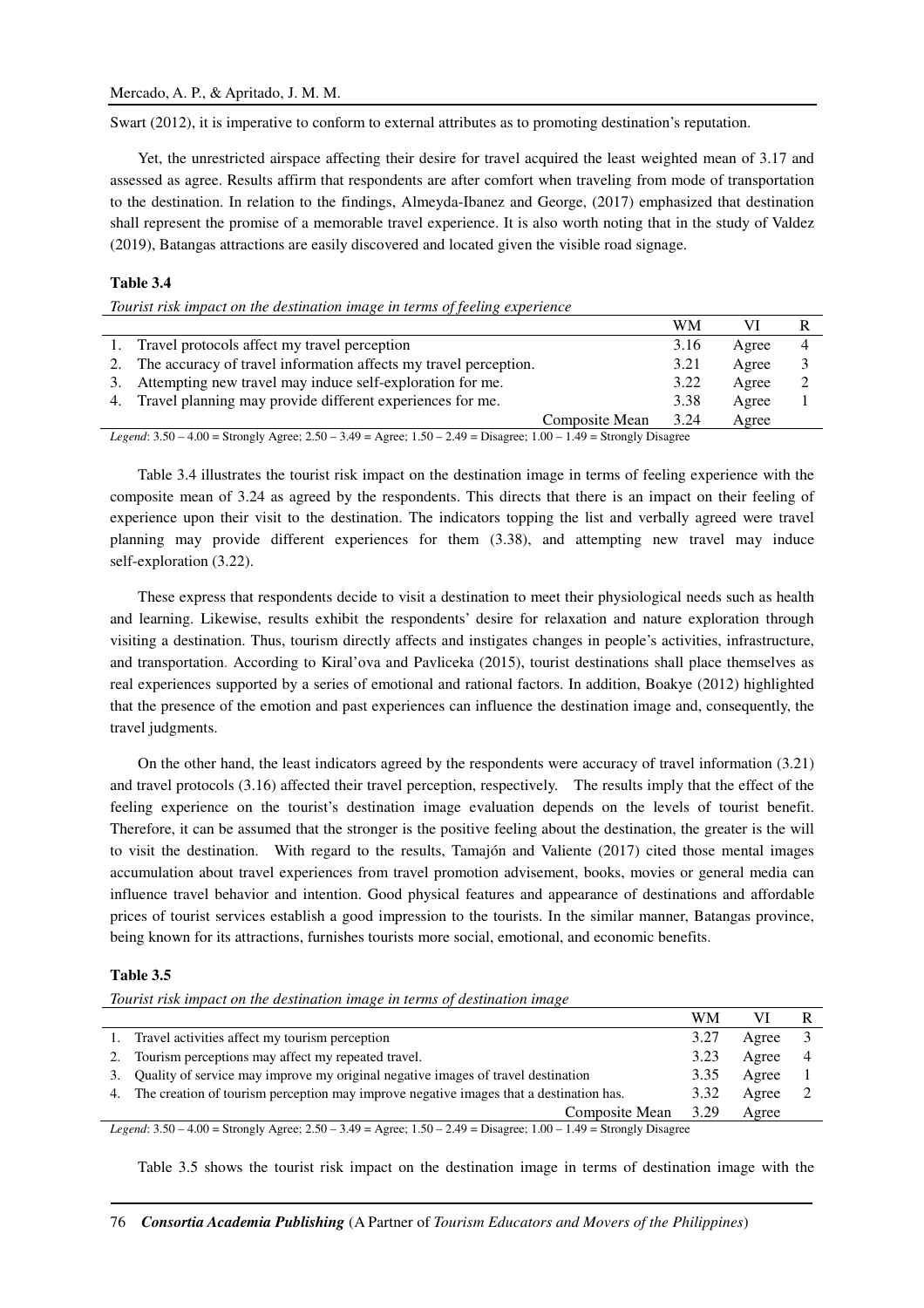composite mean of 3.29. This establishes that there is a risk impact on the destination image. Respondents acknowledged quality of service improving their original negative images of travel destination (3.35), and creation of tourism perception improving any negative images that a travel destination has (3.32).

As indicated in the results, respondents judged a possibility of turning unfavorable destination image into positive depending on the quality of service and promotion conducted or on the manner it has met tourists' expectations. It is said that customer satisfaction is one of the principal considerations in running a tourist attraction to make it progressive and gain the loyalty of the clients. In a study conducted in La Virginia Hotel Resort in Mataas na Kahoy, Batangas that assessed the level of customer satisfaction with experience in amenities and services of the entire resort management, it cited that majority of the respondents who visited were satisfied in terms of tangibility, reliability, responsiveness, assurance, empathy and facilities/attraction. In support to the findings, Hassan et al. (2010) posited that tourists' satisfaction or dissatisfaction relies on consumption expectations and the discrepancies between them and the actual experience.

In addition, the respondents showed agreement on the least indicators such as travel activities affecting their tourism perception (3.27), and tourism perceptions affecting their repeated travel (3.23). An important point made by the respondents is that their behavior and choice for travelling are dependent on the offers they find at the destination. The attributes such as attractions and activities can impact their behavioral intentions. Backing up this claim, Schaar (2013) emphasized that destination's success relies more on the repeat visits. So, tourism businesses shall work on gaining customers' loyalty. As Moisescu (2018) assumed, loyalty has not only increased awareness of the destination, but has also improves the perceptions and existing associations in the minds of tourists.

### **Table 5**

|  | Proposed action plan for disaster risk management of the tourist destination in Batangas province |
|--|---------------------------------------------------------------------------------------------------|
|--|---------------------------------------------------------------------------------------------------|

| <b>KRA/Objectives</b>                                                                                                                                                                                                                                                   | <b>Strategies</b>                                                                                                                                                                  | Outcomes                                                                                                                                                                                                                                                                      |
|-------------------------------------------------------------------------------------------------------------------------------------------------------------------------------------------------------------------------------------------------------------------------|------------------------------------------------------------------------------------------------------------------------------------------------------------------------------------|-------------------------------------------------------------------------------------------------------------------------------------------------------------------------------------------------------------------------------------------------------------------------------|
| Impact of Risk to Tourist Destination                                                                                                                                                                                                                                   |                                                                                                                                                                                    |                                                                                                                                                                                                                                                                               |
| To cultivate market through promotion and<br>increased loyalty benefits for both first and<br>experienced travelers<br>To minimize travel disruptions and cancelation of<br>bookings through leveraging social media and<br>mass media.                                 | Promotion and Press Releases on<br><b>Benefits</b><br>Loyalty<br>by<br>provide<br>packages and rates for different<br>age groups.<br>Management of Social Media<br><b>Accounts</b> | Tourists will be<br>enticed to<br>engage in travels given the<br>freebies and benefits that will be<br>Tourists<br>will be<br>provided.<br>enlightened of the possible<br>disruptions or cancellation of<br>bookings as well as be provided<br>information through convenient |
| To contribute to the formation and improvement<br>destination's<br>image<br>through<br>οf<br>a<br>strict<br>implementation and orientation of protocols<br>coming from the stakeholders and destination<br>residents<br>To develop strategic communication efforts that | Coordinated and Integrative Effort<br>Stakeholders<br>from<br>and Local<br>Residents<br>Establishing Media Relations with                                                          | access to social media and public<br>accounts.<br>Tourists will be motivated to<br>visit<br>stakeholders<br>as<br>and<br>residents<br>demonstrate<br>strict<br>observance of the protocols.<br>Tourism managers and potential                                                 |
| will increase awareness of imminent threats as<br>regards to destination.<br>To collaborate with various tourism stakeholders,                                                                                                                                          | the officials at national, regional,<br>and local level founded through<br>Memorandum of Understanding<br>Partnering with People, LGUs, and                                        | will<br>tourists<br>promptly<br>be<br>furnished information on threats<br>through media coverage, thereby<br>enhancing their readiness.<br>The public will be prompted to                                                                                                     |
| including public and private sectors, not-for profit<br>organizations, and local communities.                                                                                                                                                                           | NGOs establish through MOA and<br><b>MOU</b>                                                                                                                                       | with<br>gain<br>awareness<br>the<br>convenient and effective flow of<br>information to everyone.                                                                                                                                                                              |
|                                                                                                                                                                                                                                                                         | Tourist Risk Impact on the Destination Image                                                                                                                                       |                                                                                                                                                                                                                                                                               |
| To initiate disaster prevention education and<br>communicate it with tourism experts and the<br>public.                                                                                                                                                                 | Disaster Prevention Education<br>posted and updates on website.                                                                                                                    | Tourism businesses<br>will<br>he<br>prepared to control and mitigate<br>consequences of disaster on<br>destination.                                                                                                                                                           |
| To focus on the most essential destination<br>attributes through travel reviews and vlogs                                                                                                                                                                               | Travel Reviews/Vlogs<br>through<br>media influences                                                                                                                                | Tourists will be interested to visit<br>destination<br>when<br>the<br>the<br>strengths or attributes of the<br>destination will be emphasized.                                                                                                                                |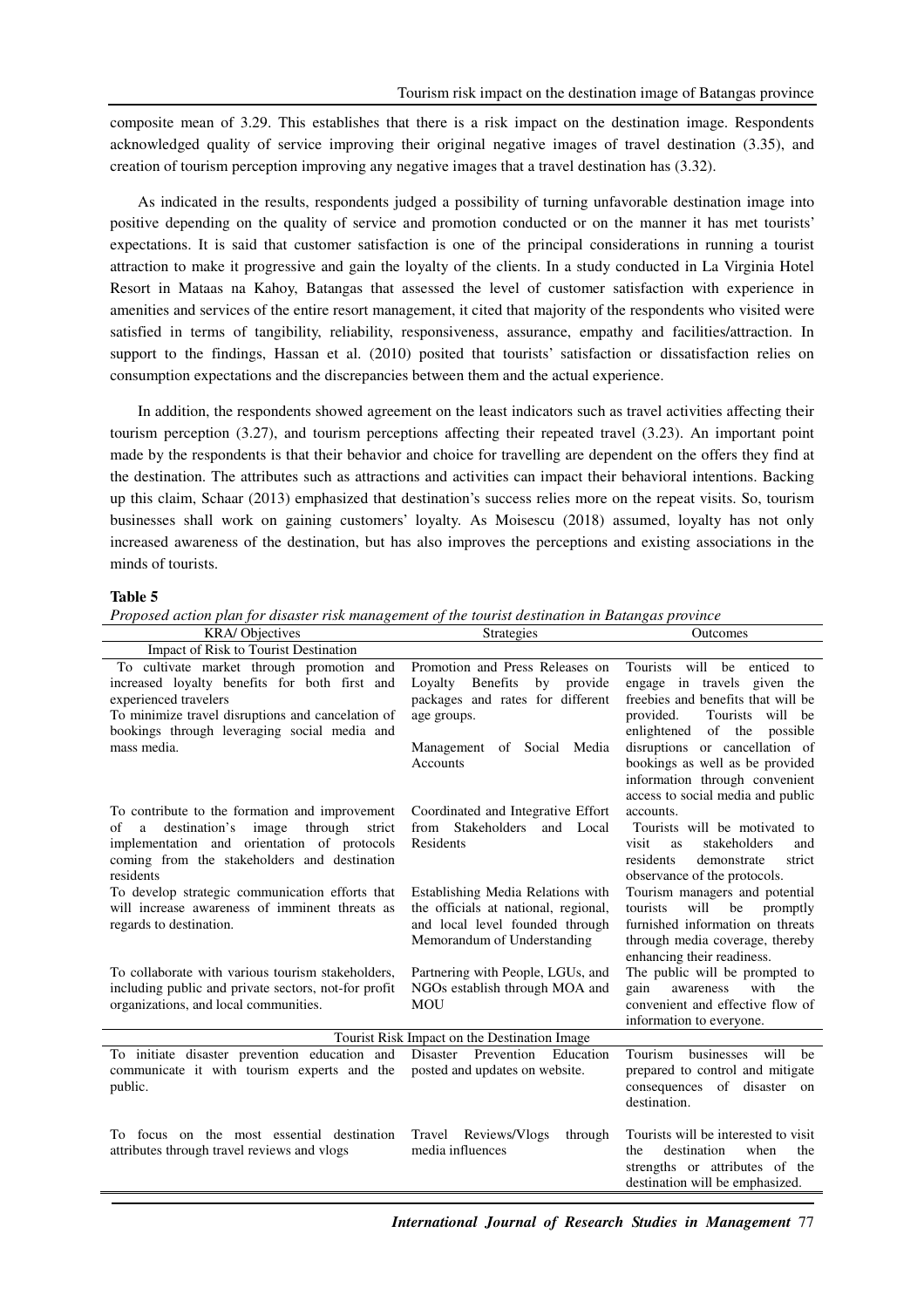| To develop alternative and new tourism resources;  | Activities<br>Innovating<br>Tourism  | Potential tourists amidst risks                |
|----------------------------------------------------|--------------------------------------|------------------------------------------------|
| including business areas, products, services, and  | of<br>through<br>launching<br>timely | will be encouraged to engage in                |
| schemes, that will spark creativity<br>and         | activities                           | travels given the novelty and                  |
| convenience to the public in spite of the          |                                      | innovation, destination projects               |
|                                                    |                                      |                                                |
| destination being known as prone to disasters      |                                      |                                                |
| To properly schedule travel time so as to avoid    | Scheduling Space Travel Time         | Potential<br>tourists<br>will<br><sub>be</sub> |
| congestion, thus promoting comfort and safety      |                                      | motivated to take trips with the               |
|                                                    |                                      | promise of comfort and safety                  |
|                                                    |                                      |                                                |
|                                                    |                                      | provided by tourism businesses                 |
| To eradicate tourists' uncertainties as regards to | Managing Tourists' Perceptions       | travelers will be<br>Potential                 |
| protocols and provide them comfort through         | needs and analysis and surveys       | inspired to take travels with                  |
|                                                    |                                      |                                                |
| increased safer travel activities                  |                                      | novel, explorative yet safe travel             |
|                                                    |                                      | activities                                     |
| To continue diversifying the activities with       | Tourism Diversification<br>through   | Tourists will be furnished with                |
| increased focus on cultural tourism                | activities<br>fun<br>and<br>engaging | activities that they can during                |
|                                                    |                                      |                                                |
|                                                    | provided for the tourist             | their travel aside from the usual              |
|                                                    |                                      | engagements the destination is                 |
|                                                    |                                      | known for.                                     |
|                                                    |                                      |                                                |

#### **4. Conclusion and Recommendation**

Majority of the respondents are at the age of 21 or under, female students, single. They are college undergraduate, classified as local and adventure tourists. They travelled occasionally. Based on the results, there is high risk impact to tourist destination specifically on destinations and policy makers and less impact on the tourism demand, tourism supply businesses. On the other hand, there is also tourist risk impact on the destination image in all given variables such as tourist benefit, destination image, man-made, feeling experience and natural disasters. There is a significant difference of responses on impact of risk to tourist destination when grouped according to profile specifically on sex, employment status and frequency of travel. Whereas difference of responses on tourist risk impact on the destination image reflected on employment status, educational attainment and reason for travel. There is a highly significant correlation between the impact of risk to tourist destination and tourist risk impact on the destination image in all given variables. The researcher can propose an Action Plan for Disaster Risk Management of the Tourist Destination in Batangas Province.

Tourism sector may step forward in creating and re-creating tourist destination images by improving their safety and security. Tourism business may implement strategic program or security systems that may reduce the risks perceived by the tourists. Tourism business may consider and incorporate the proposed action plan in the conduct of their activities in establishing destination image and people to place connections. The future researchers may utilize mixed method such as quantitative and qualitative efforts including focus group discussion in the analysis of the similar research study. The future researchers may probe similar study using different variables such as tourists' decision making against their choice for destinations.

#### **5. References**

- Aguda, L. A. E., Tamayo, M. R. B., & Barlan Jr, L. (2013). Effects of heritage tourism to the Municipality of Taal, Batangas, Philippines. *Educational Research International*, *2*(1), 91-95.
- Almeyda-Ibáñez, M., & George, B. P. (2017). The evolution of destination branding: A review of branding literature in tourism. *Journal of Tourism, Heritage & Services Marketing (JTHSM)*, *3*(1), 9-17.
- Boakye, K. A. (2012). Tourists' views on safety and vulnerability. A study of some selected towns in Ghana. *Tourism Management*, *33*(2), 327-333. https://doi.org/10.1016/j.tourman.2011.03.013
- Cabral, J. V. (2016). *Natural and human-induced disasters in San Juan, Batangas: basis for risk reduction management project* (Doctoral dissertation, Batangas State University).
- Chiu, S. P., & Lin, S. Y. (2011). Study on risk perceptions of international tourists in India. *African Journal of Business Management*, *5*(7), 2742-2752.
- Dayour, F., & Adongo, C. A. (2015). Why they go there: International tourists' motivations and revisit intention to Northern Ghana. *American Journal of Tourism Management*, *4*(1), 7-17.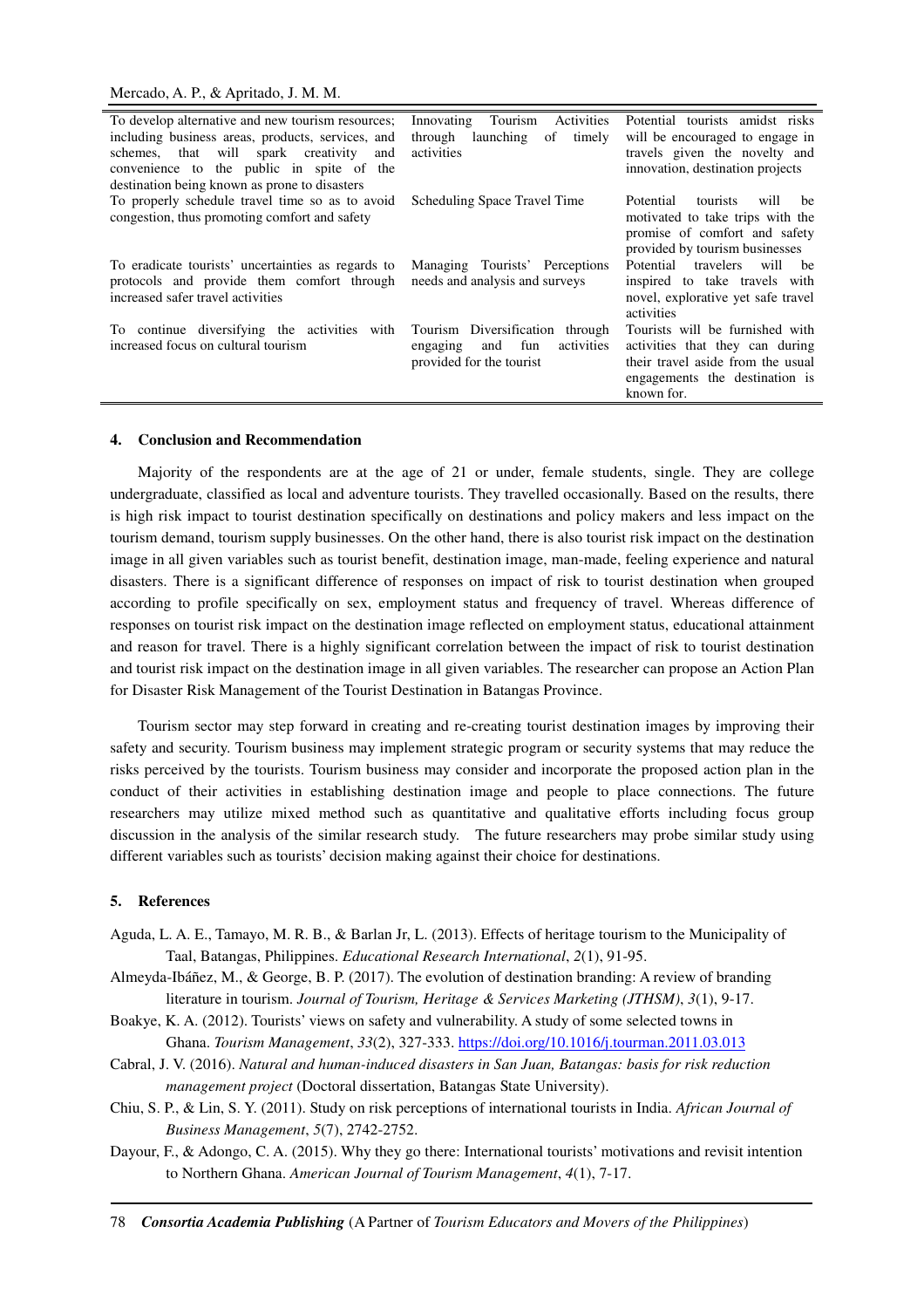- Elaine, Y. T. C., & Siti, A. (2014). Destination image as a mediator between perceived risks and revisit intention: A case of post-disaster Japan. *Tourism Management*, 40, 382-393. https://doi.org/10.1016/j.tourman.2013.07.008
- Garay Tamajón, L., & Cànoves Valiente, G. (2017). Barcelona seen through the eyes of TripAdvisor: Actors, typologies and components of destination image in social media platforms. *Current Issues in Tourism*, *20*(1), 33-37. https://doi.org/10.1080/13683500.2015.1073229
- George, R. (2010). Visitor perceptions of crime-safety and attitudes towards risk: The case of Table Mountain National Park, Cape Town. *Tourism management*, *31*(6), 806-815. https://doi.org/10.1016/j.tourman.2009.08.011
- George, R., & Swart, K. (2012). International tourists' perceptions of crime–risk and their future travel intentions during the 2010 FIFA World Cup in South Africa. *Journal of Sport & Tourism*, *17*(3), 201-223. https://doi.org/10.1080/14775085.2012.734060
- Hassan, M. K., Mondal, A. K. M. G. R., & Saha, S. K. (2013). Factors affecting the choice of Cox's Baazar sea beach of Bangladesh as a tourist destination. *The International journal of management*, *2*(1), 1-28.
- Hassan, S. B., Hamid, M. S. A., & Bohairy, H. A. (2010). Perception of destination branding measures: a case study of Alexandria destination marketing organizations. *International Journal of Euro-Mediterranean Studies*, *3*(2), 269-288.
- Kiráľová, A., & Pavlíčeka, A. (2015). Development of social media strategies in tourism destination. *Procedia-Social and Behavioral Sciences*, *175*, 358-366. https://doi.org/10.1016/j.sbspro.2015.01.1211
- Lo, I. S., McKercher, B., Lo, A., Cheung, C., & Law, R. (2011). Tourism and online photography. *Tourism management*, *32*(4), 725-731. https://doi.org/10.1016/j.tourman.2010.06.001
- Mair, J., Ritchie, B. W., & Walters, G. (2016). Towards a research agenda for post-disaster and post-crisis recovery strategies for tourist destinations: A narrative review. *Current issues in tourism*, *19*(1), 1-26. https://doi.org/10.1080/13683500.2014.932758
- Manalo, I. V., Marayag, D. M., & Magtibay, Z. K. (2015). Perception on the Impacts of the Development in Brgy. Wawa and Brgy. Boot as Paddling and Beach Destination Centers in La PLaya. *LPU\_Laguna Journal of International Tourism and Hospitality Management*, 128-129.
- Maniga, P. (2020). The Impact of COVID-19 on Tourism. *Opinion*.
- Moisescu, O. I. (2018). From perceptual corporate sustainability to customer loyalty: A multi-sectorial investigation in a developing country. *Economic research-Ekonomska istraživanja*, 31(1), 55-72. https://doi.org/10.1080/1331677X.2017.1421998
- Phelan, K. V., Mejia, C., & Hertzman, J. (2013). The industry experience gap: Hospitality faculty perceptions of the importance of faculty industry experience. *Journal of Hospitality & Tourism Education*, *25*(3), 123-130. https://doi.org/10.1080/10963758.2013.826950
- Ritchie, B. W., Tkaczynski, A., & Faulks, P. (2010). Understanding the motivation and travel behavior of cycle tourists using involvement profiles. *Journal of Travel & Tourism Marketing*, *27*(4), 409-425. https://doi.org/10.1080/10548408.2010.481582
- Ruan, W. Q., Li, Y. Q., & Liu, C. H. S. (2017). Measuring tourism risk impacts on destination image. *Sustainability*, *9*(9), 1501.
- Schaar, R. (2013). Destination branding: A snapshot. *UW-L Journal of Undergraduate Research*, *16*(1), 1-10.
- Sheehan, P., Sweeny, K., Rasmussen, B., Wils, A., Friedman, H. S., Mahon, J., ... & Laski, L. (2017). Building the foundations for sustainable development: a case for global investment in the capabilities of adolescents. *The Lancet*, *390*(10104), 1792-1806. https://doi.org/10.1016/S0140-6736(17)30872-3
- Uğur, N. G., & Akbıyık, A. (2020). Impacts of COVID-19 on global tourism industry: A cross-regional comparison. *Tourism Management Perspectives*, *36*, 100744. https://doi.org/10.1016/j.tmp.2020.100744
- Valdez, E. J. C. (2019). Trends and Issues of Hotel Industry: Impact to the Influx of Tourists in Batangas, Philippines. *Asia Pacific Journal of Multidisciplinary Research*, *7*(3).
- Vernon, V. (2010). Marriage: for love, for money… and for time? *Review of Economics of the Household*, *8*(4), 433-457. https://doi.org/10.1007/s11150-009-9086-1